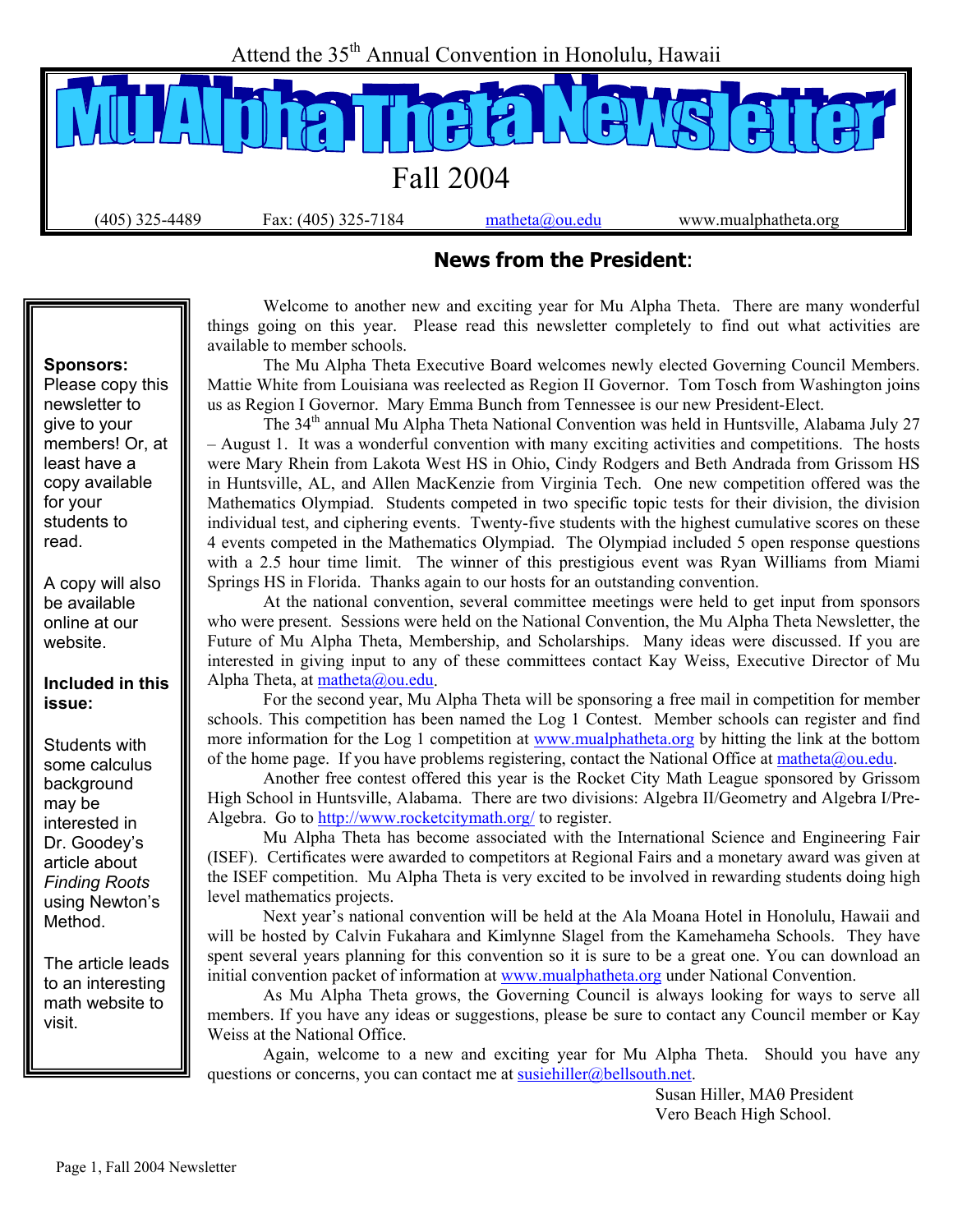### **National Office News from Kay:**

In an effort to provide chapters with as many options as possible, we will now be able to take credit cards for purchases. If you wish to use a credit card for a purchase of certificates or merchandise, call the office at 405-325-4489. We will be adding the option to use your credit cards for online purchases, as well.

 We have spent the summer moving data to a new database and have worked on our online order system. You can now order certificates online more easily. Just type in names or cut and paste them from a Word document or a spreadsheet. Our program will put the names into a table for you. You can edit names and then submit. If you don't have time to enter all names at one sitting, you can now come back and enter more names at a later time by remembering your order number. We will still take names sent in or submitted by email or fax, but our online system is the most efficient way to get your certificates quickly.

 Our Merchandise Order area will soon have a "Shopping Cart" added. We should have it back up online soon. A few price increases were necessary for the first time in years due to increases in costs. Medallions will now be selling for \$5 instead of \$4 each. Our button has gone to \$7 from \$6 and is now the same price as the pin. Shoulder patches will be \$2.50 each, the small seals will be 6 cents each and banners will be \$12. We will no longer be charging an extra shipping cost. The \$1.50 or \$2.50 was too confusing and our price increases should allow us to recoup our mailing costs. New prices are effective immediately and have been posted online.

 If we do not have your email address or you do not have a password to enter the Online System, email Kay Weiss at matheta@ou.edu. We will be trying to send emails monthly with updated information of interest to you during the year, so please get your email address to us so we can include you in our mailings. Sponsors can update email addresses online. Press the Update Information button on the left after logging in. Also, make sure you are signed up for our listserve, go to

#### mualphatheta-subscribe@topica.com

 Check out all the new features at our website. Under Chapter Resources, you will now find an updated sample constitution, an updated Initiation Ceremony, the Certificate Order form to download, pictures of our merchandise and spirit items, activities for your chapter meetings, and copies of past newsletters. We hope to have old issues of the Mathematical Log available, soon.

 We have added a number of years of old exams and answers from past National Conventions and the State competitions in Florida under National Convention, Past Tests.

 Watch the bottom of the homepage for updates on contests and information of interest.

 The National Office is open Monday through Fridays from 9:30 am – 6:00 pm, Central time. We close during national holidays, as well as during:

 Thanksgiving: Nov. 24 – Nov 29 Winter Break: Dec. 22 - Jan. 5 Spring Break: Mar. 13 – Mar. 15 Summer Break: July 20 – 30 National Convention: Aug. 1 – 6

 My assistant Susmita Chakraborty will be available to answer your questions when I am out of the office attending the AMATYC convention in mid-November and the NCTM convention in early April. If ever we are not in the office when you call, please leave a message or email, and we will respond as soon as we are able.

#### **National Officers:**

| President:                           | Susan Hiller<br>Vero Beach HS, Vero Beach, FL                                                   |
|--------------------------------------|-------------------------------------------------------------------------------------------------|
| Presdient-Elect                      | susiehiller@bellsouth.net<br><b>Mary Emma Bunch</b>                                             |
| Secretary-Treasurer:                 | Knoxville, TN<br>mmbear@comcast.net<br><b>Paul Goodey</b>                                       |
|                                      | University of Oklahoma,<br>Norman, OK<br>pgoodey@mathou.edu                                     |
| Governor Region I:                   | <b>Tom Tosch</b><br>Mount Rainer High School,<br>Des Moines, WA                                 |
| Governor Region II:                  | tomtosch@wamath.net<br><b>Mattie White</b><br>Benjamin Franklin HS,                             |
| Governor Region III:                 | New Orleans, LA<br>mattiewmathII@aol.com<br>Susan Doker                                         |
|                                      | Lincoln High School<br>Tallahassee, FL<br>DokerS@mail.leon.k12.fl.us                            |
| Governor Region: IV:                 | <b>Mary Rhein</b><br>Lakota West HS,                                                            |
| <b>MAA Representative:</b>           | West Chester, OH<br>mary.rhein@lakotaonline.com<br><b>Julie Clark</b><br>Hollins University,    |
| <b>NCTM Representative:</b>          | Roanoke, VA<br>jclark@hollins.edu                                                               |
|                                      | Dr.Irina E. Lyublinskaya<br>The Peddie School,<br>Hightstown, NJ                                |
| SIAM Representative:                 | ILubinskaya@peddie.org<br><b>Terry Herdman</b><br>Virginia Tech                                 |
| AMATYC Representative: Rob Farinelli | Blacksburg, VA<br>herdman@origin2.icam.vt.edu<br>CCAC-Boyce Campus,                             |
| <b>Executive Director:</b>           | Monroeville, PA<br>rfarinelli@ccac.edu<br><b>Kay Weiss</b><br>University of Oklahoma,           |
|                                      | Norman, OK<br>matheta@ou.edu                                                                    |
| <b>National Student Officers:</b>    |                                                                                                 |
| President:                           | <b>Ryan Reed</b><br>Palm Harbor University HS<br>Palm Harbor, FL                                |
| Vice-President:                      | rreedphu@yahoo.com<br><b>Cindy Liu</b><br>Benjamin Franklin HS                                  |
|                                      | New Orleans, LA<br>cliu05@yahoo.com                                                             |
| Secretary/Treasurer:                 | Wilson Po<br>Bellevue High School                                                               |
| Parliamentarian:                     | Bellevue, WA<br>iampo1987@yahoo.com<br><b>Yufei Pan</b><br>Bearden High School<br>Knoxville, TN |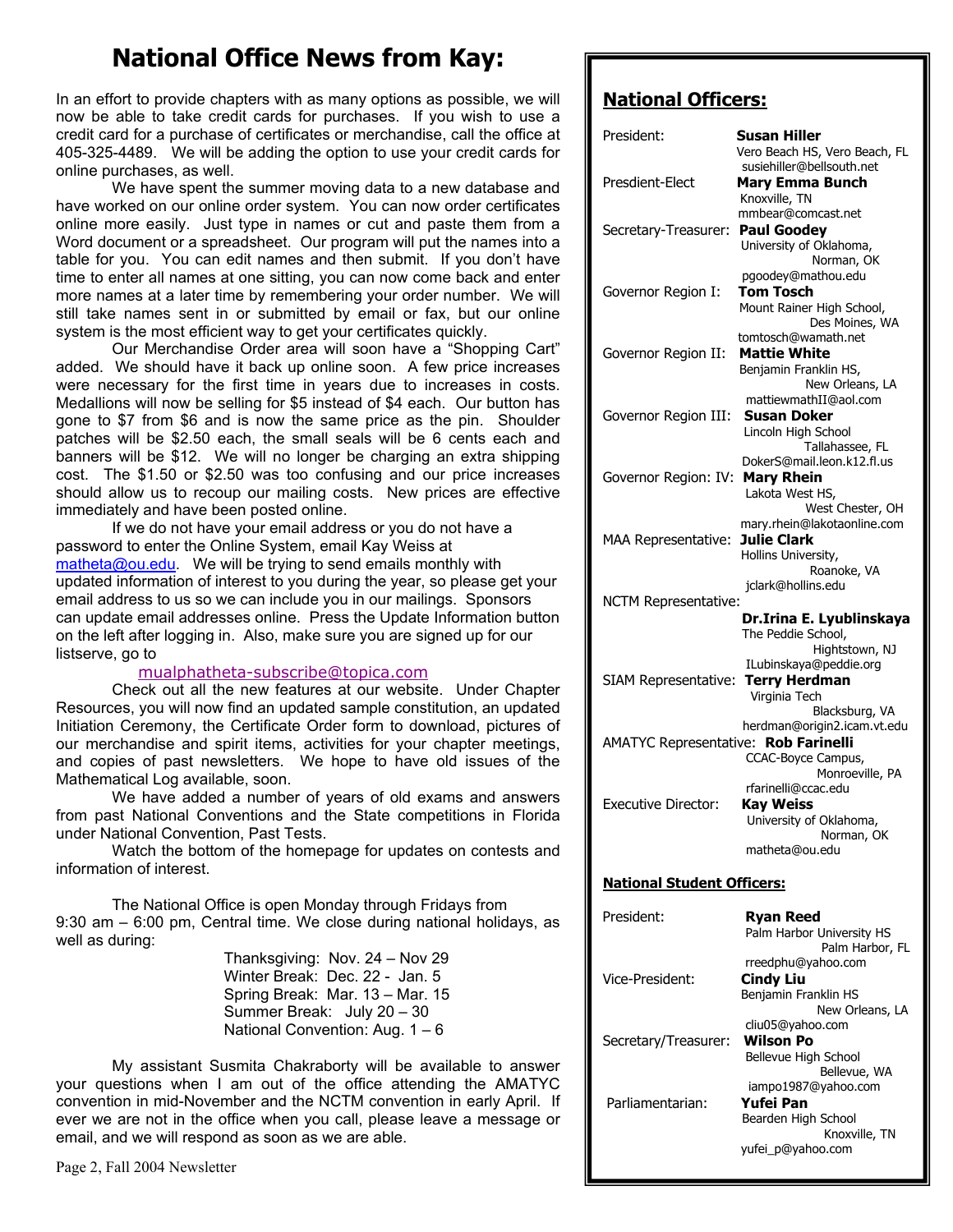Each year, the National Office presents a number of monetary awards and prizes to outstanding members and chapters. These awards are listed online at our website at www.mualphatheta.org under Awards. Each Award is described and forms are available to submit nominations.

 This year the Governing Council has established a new chapter award, called the Diane Rubin Award, to be presented annually. The award was named in honor of Diane Rubin who worked tirelessly at the National Office of Mu Alpha Theta for twenty years, before her retirement in December, 2003. The winning chapter will receive a prize of \$500 and a distinguished plaque. The award will be presented for the first time at the 2005 National Convention, but a representative of the chapter need not be present to win. However, to encourage the chapter to attend, two free registrations and up to \$500 towards travel expenses to the convention will be provided.

 The award will be presented to a chapter of Mu Alpha Theta which has shown a history of outstanding service to its community for at least two years. To be eligible, the chapter must submit no more than a two page, double spaced description of their community service project(s) and two supporting letters from someone on the receiving end of the service project(s). Benefit from such a community project should be to a group outside of the chapter's school or its students. Benefit from such a community project

should be to a group outside of the chapter's school or its students. Forms are provided online at www.mualphatheta.org under Awards. They must be submitted to the National Office, postmarked no later than February 1. The Governing Council will select the winning chapter who will be notified no later than March 1.

 The Governing Council also awards the Kalin Award to a student at the National Convention that shows an unusual capability in mathematics and/or service to his/her chapter of Mu Alpha Theta. One winner and up to three finalists are chosen. The winner receives \$1000 and each finalist receives \$300. Applications are due at the National Office by June 15

 The Andree Award is presented to a student planning on becoming a mathematics teacher. The deadline for nominations for this award has been moved up to February 1 beginning in 2005. The student receives a \$1000 cash prize and a free registration to the National Convention. Please remember deserving students that might qualify for these awards.

 Students or other sponsors can nominate a deserving sponsor for the Huneke and/or Sister Scholastica awards. These are presented each year to outstanding sponsors attending the National Convention. Each award carries a \$500 cash prize. All awardees above receive a plaque, as well. Nomination forms are due by June 15. For more details and forms, please check the Awards menu at our website.

#### **2005 National Convention**

The 35<sup>th</sup> Annual Mu Alpha Theta National Convention hosted by Calvin Fukuhara and Kimlynne Slagel from the Kamehameha Schools will be held August  $1<sup>st</sup>$ -6<sup>th</sup>, 2005 in Honolulu, Hawaii. Housing will be at Ala Moana Hotel in Honolulu, Hawaii. **The registration fee will be \$570 per person, if registered by April 1.** A \$50 non-refundable deposit per person is due with the Early Bird Registration Form postmarked by that date. The additional \$520 per person must be sent with a postmark no later than May 15. **The registration fee will be \$595 for all attendees who did not register by the April 1 deadline.** Full payment for all registrations must be postmarked no later than May 15. The registration fee includes convention activities, housing, T-shirt, and most meals. Single rooms for sponsors are available at an additional cost of \$200.

All students participating in the National Convention must be registered with the National Office of Mu Alpha Theta as Full or Associate members of the organization. Associate members can be entered by sponsors online at Mu Alpha Theta's website, www.mualphatheta.org. Log in to the online system and press the Add Members button.

Check out the schedule for the 2005 National Convention online and download the Preliminary Information Packet from the National Convention page.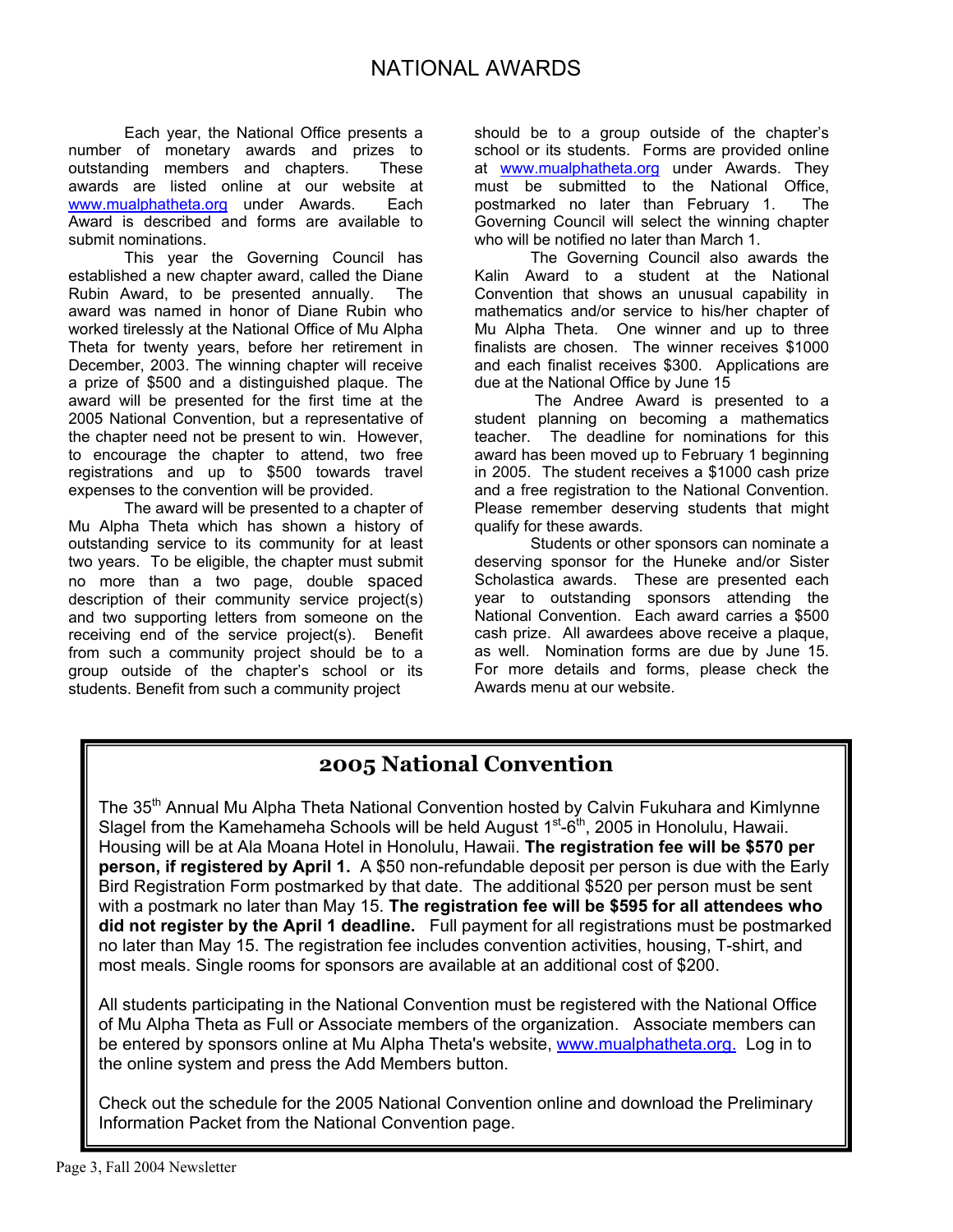# UNSOR

#### **DISTRINGUISHED TEACHERS AMONG US**

Each year the **American Mathematics Competitions** analyzes the results of the AMC12. They award the Edyth May Sliffe Award for Distinguished High School Mathematics Teaching based on the results. Out of twenty-seven teachers awarded this recognition in 2004, ten come from schools with a chapter of Mu Alpha Theta, six are present sponsors, one is the present Governor of Region III, and one is the past Governor of Region I. We congratulate sponsors: Barbara Currier of Greenhill School in Addison, TX; Sue Doker of Lincoln High School in Tallahassee, FL; Sam Koski of Miami Springs Senior High School in Miami Springs, FL; Josie Mallery of Klein High School in Klein, TX; Renee Fish of Palm Harbor University High School, Palm Harbor, FL; and Tom Norris of Thomas Jefferson High School in Auburn, WA.

#### **SURVEY INFORMATION REQUESTED**:

 The National Office is trying to find out how many of you were Mu Alpha Theta members when you were a student. Also, we would like to know how many are currently members of NCTM. A quick email can be sent to matheta@ou.edu.

Thanks for your response!

We are trying to gather activities for monthly meetings. Please share some of your best with us! If you have interesting fund raising activities, please share those with us also. Email suggestions to matheta@ou.edu.

 We've been working on our website at www.mualphatheta.org! See Chapter Resources for new features and information about our Educational Foundation. There are copies of old exams under National Convention, Past Tests.

 See information about our Online System and its features. An online Roster to find other Active Chapters in your city, state, or region is now online.

#### **MAPLE SOFTWARE STILL AVAILABLE FREE TO SPONSORS AND AT REDUCED PRICES FOR STUDENTS!**

You can still order your free Maple computer algebra system, CAS, online at our website. After going to the homepage at www.mualphatheta.org, press the button in the lower left corner marked "Order Certificates and Merchandise Online", enter your school ID number and password, press the View/Update Information button and get your password next to your name. Back up to the homepage and press the Order Maple Products button." Maple will send a resource CD with high school-specific applications and tutorials, a copy of "Integrating Maple into the Math Curriculum", a free home use license number of Maple 9, and more. Remind your students that they can buy the program at greatly reduced prices!

Do you have an **outstanding member**? Nominate them for a Mu Alpha Theta Award. Download forms online at http://www.mualphatheta.org under the Andree or Kalin Awards. Be sure to get them in before the spring deadlines! See page 3 for details.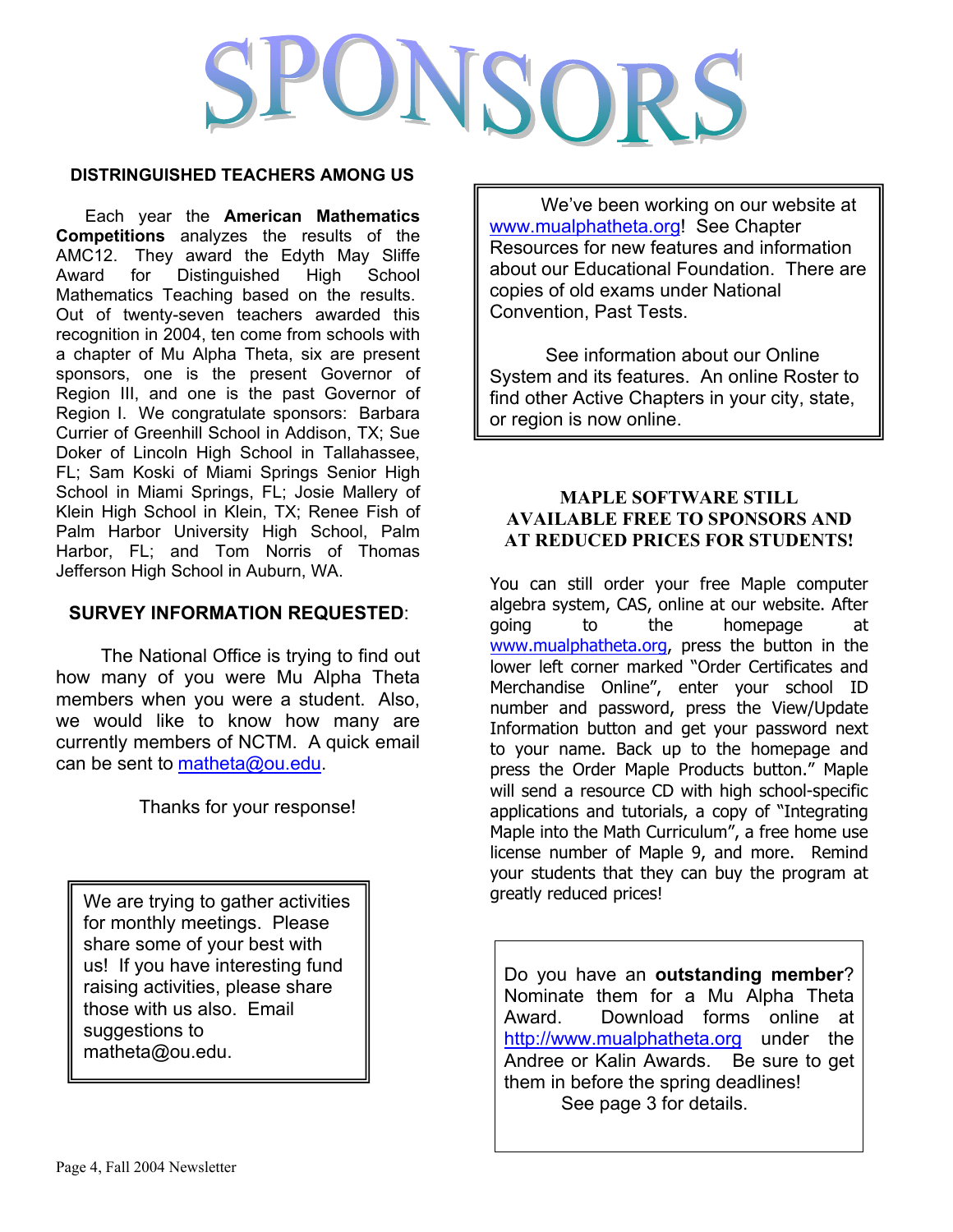#### **Convention Hosts and Test Coordinators Needed**

Think about hosting a National Convention! Hosts are needed for 2008 and beyond. Mu Alpha Theta will help you organize and pays a stipend. At each convention, we also need someone to supervise test writing and proofing. A stipend also comes with this position. For information about these important jobs, email Susan Hiller at Susie.hiller@bellsouth.net.

#### Mu Alpha Theta wants to recognize the following retiring sponsors with our thanks for a job well done:

Illinois Mathematics and Science Academy, Aurora, IL: Ron Vavrinek retired 1/04

Pike High School, Indianapolis, IN: Eddie Lenderman, 6/04

North Baltimore High School, North Baltimore, OH: Barbara Chrisman, 6/04 (1991-2004)Central High School: Betty Petrow, 6/03

Marion High School, Marion, AR: Susan J. Creekmore 6/04

Strongsville High School, Strongville, OH: Wade Zwingler 6/04

Easley High School: Patricia Y. Chang 6/04

Marion High School, Marion, IN: Nancy Balle 6/04

The Academy of Saint Joseph, Brentwood, NY. Jane Cahill 6/04

**If you know of other retiring sponsors, please contact the National Office.** 

#### CERTIFICATE OF APPRECIATION NOW AVAILABLE FROM THE NATIONAL OFFICE

 Mu Alpha Theta will now offer a Certificate of Appreciation that can be awarded to sponsors, speakers or anyone you wish to recognize for their Outstanding Contributions to Mathematics Education. These will be available for \$3 and have a space for the person's name, the date and the Chapter Sponsor's signature of the chapter presenting the certificate. The certificate is similar to the one awarded to our student members but reads:

"Mu Alpha Theta Certificate of Appreciation from the National High School and Two-Year College Mathematics Honor Society. The National Office of Mu Alpha Theta Recognizes

For Outstanding Contributions to Mathematics Education."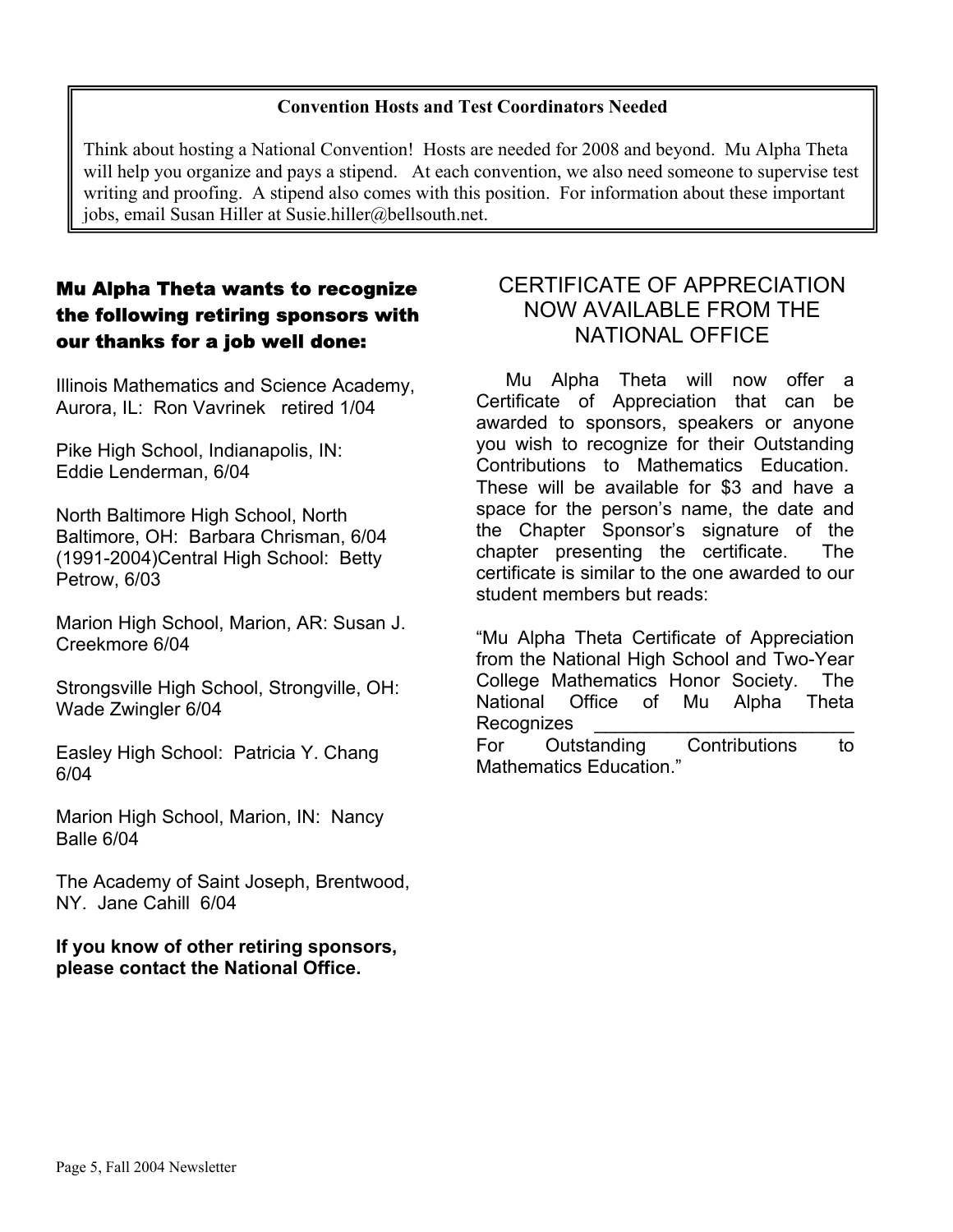# CONTESTS FOR MU ALPHA THETA MEMBERS

#### NATIONAL LOG 1 CONTEST

Last year's free Write-In Contest run by National Assessment and Testing drew over 2000 contestants and proved to be so popular that Mu Alpha Theta is again running a three test contest that is absolutely free to active chapters. (Log 1 cost – get it?)

 The 2004-2005 Mu Alpha Theta Contest will consist of three rounds: an "Individual Test", a round of three "Topic Tests", and a "Ciphering Test". The first test will be a 15-problem, 30-minute, individual test of general mathematics knowledge. Problems, to be solved without a calculator, will range from easy to difficult, to provide confidence and challenges to all students. The second round will consist of three Topic Tests covering the topics of Probability, Geometry, or Equations and Inequalities. Students select one of these topic tests to take. The third round of the contest will be a Ciphering Test consisting of ten three-problem rounds of general open-answer problems to be solved without a calculator. Each Ciphering round will last three minutes. This contest is an excellent opportunity for your school to participate in your national organization and experience the breadth of topics being explored by schools across the country.

 Go online to http://www.mualphatheta.org/Contests/MAO\_Contests\_Write\_In.htm and register your students now! There is a link to the Online Registration site at the bottom of the page. You can just go straight to the log in page to register students by pressing the "Order Certificates and Merchandise Online" button. Sponsor's can select students who wish to compete for prizes. Full and Associate members may sign up to compete. Sponsors will need the chapter ID and password to enter the Registration area. Associate members may be entered by pressing the "Add Members" button in the Online System. If your chapter has no members registered with the National Office, please contact Kay Weiss at matheta@ou.edu or (405) 325-4489. Sponsors will need to select the division of each of their members: Mu, Alpha, or Theta, depending on the math classes in which they are enrolled. Sponsors may update or add participants and student's division until March 1, 2005. Students need not take all three tests but will have a chance at scoring more points, if they do.

 The three rounds of this contest will be administered approximately two months apart on November 18th, January 13, and on March 3<sup>rd</sup>. Testing materials, including detailed solutions, will be sent by postal or electronic mail, but schools whose registrations are received within two weeks of a test date will receive that round's testing materials via e-mail only. Should your school have difficulty with a particular testing date, please contact Tom Clymer at  $clymer@natassessment.com$  On a test date, you may administer the test once at any time that is convenient. Please ask your students not to share questions or answers for a week following the test date. After a week from the test date, you may make as much use of the test at your school as you like, including using it to supplement your regular curriculum. Each school must return the scored answer forms of all participating students postmarked by midnight of the Monday following each test. Sponsors will be able to enter scores online for participants. Standings will be posted for top scoring schools, students and perfect scorers.

 Your school may post and return results for as few or as many of the rounds as you like. You are welcome to register for the contest simply to receive the free materials.

 Plaques and certificates will be awarded to the top individuals in three divisions: Mu, Alpha, and Theta, and in each of the four Mu Alpha Theta regions. Top schools in each region will receive awards based on the sum of their two highest student scores in each of the three divisions. Furthermore, Mu Alpha Theta will award a free mousepad to all new and reactivating schools that compete. All participating schools will be entered in a random drawing for 20 blue Mu Alpha Theta t-shirts and 50 TI graphlinks. Other prizes may be added at a later time.

#### **Rocket City Math League**

This is a free competition for talented and motivated math students in Pre-Algebra, Algebra I, Geometry, and Algebra II. There will be three rounds during the year in December, January, and March and awards for the top students at each level will be sent out in April. You may enter as many students as you choose. The top five scores in each division will determine your team's score. This contest is run by the math club at Grissom High School in Huntsville, AL. See information about the contest online at www.rocketcitymath.org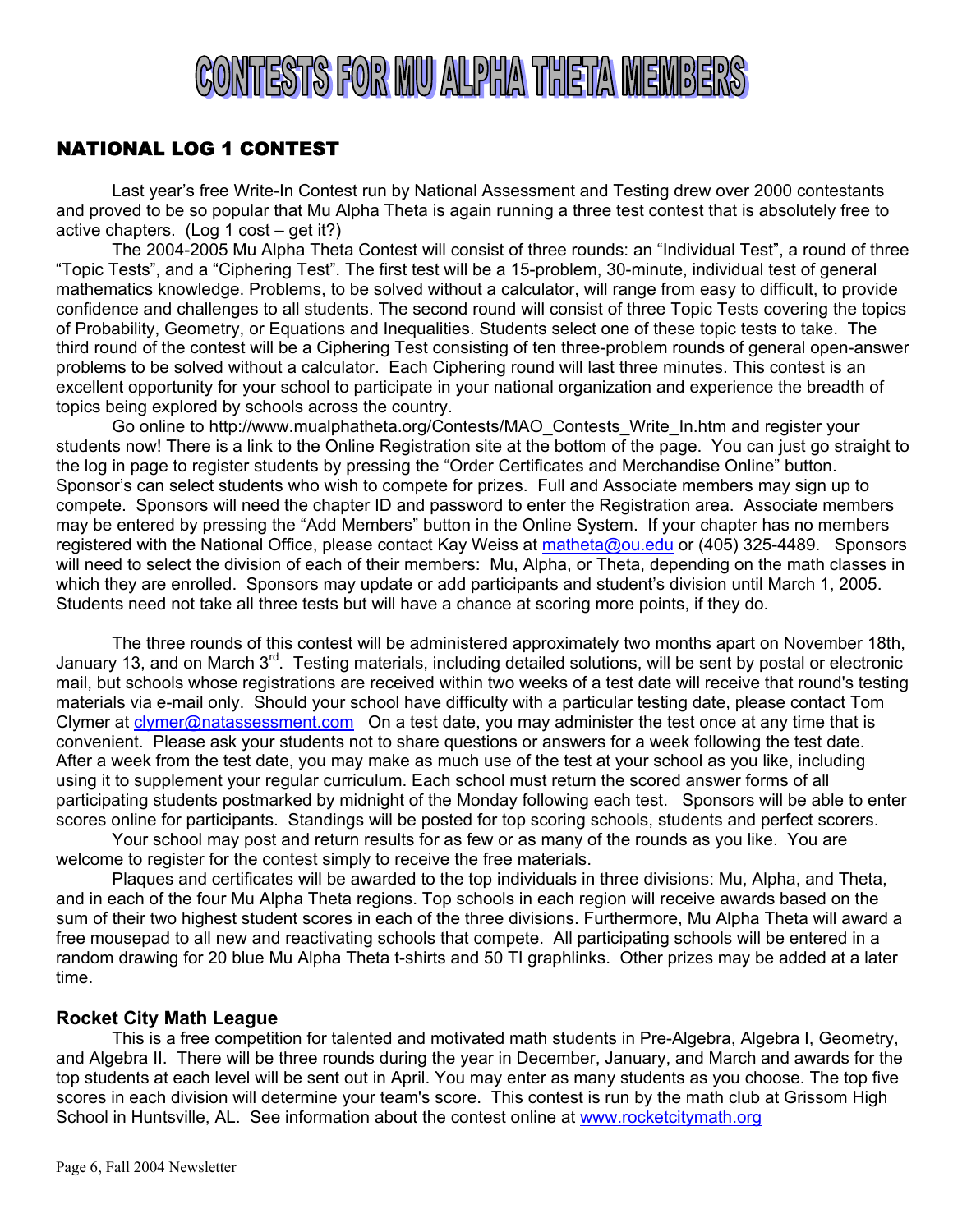#### **ARML Power Contest**

For the first time this year, the American Regions Math League Power Contest will be offered at a reduced cost of \$30 per school for up to 50 Mu Alpha Theta Chapters. This year's contests will run the weeks of November 4 – 13, 2004 and February 10 – 19, 2005. Each year the contest consists of two problem sets. The mathematics level of the contest problems has been geared so that students in an honors class, math club, or on a math team can have a unique problem solving and mathematical writing experience. There is no limit to the size of the team that can work on the problem sets, but the time for solving each set is limited to 45 minutes.

 Coaches will receive the contest materials at least one week prior to the above dates and may schedule the contest anytime during the designated week and a half. After completing the contest, the student solutions are then mailed back and are graded using a forty point rubric. Trophies are awarded to the top three scoring teams at next year's ARML competition. Up to 50 Mu Alpha Theta chapters are eligible to participate for the reduced price of \$30. Those schools wishing to participate should email your request to Tom Kilkelly at tpkilkel@ties.k12.mn.us. He will confirm your registration before you send in money with the form found on our website under Contests, ARML. A sample Power Contest exam with answers is online, as well.

#### **National Invitational**

Lawton Chiles, Lincoln, and Rickards High Schools are inviting you to the first ever Mu Alpha Theta National Invitational. The event will take place on Friday & Saturday, November 12 & 13<sup>th</sup> at Lawton Chiles High School, Tallahassee, FL. Competitions will include Ciphering, Algebra I, Geometry, Algebra II, Precalculus, Calculus, Statistics, Sweepstakes and an Interschool Test. For further information, contact Darryl Hill at darrylvhill@comcast.net or Sue Doker at DokerS@mail.leon.k12.fl.us

**Students, Honor your sponsor:** By nominating her/him for a Mu Alpha Theta sponsor award. Download forms at http://www.mualphatheta.org under Huneke or Sister Scolastica Awards. Be sure to get them in before the deadlines listed!

**Or:** Make a donation to the Mu Alpha Theta Educational Foundation in honor of your sponsor. Donations support awards, grants, prizes and scholarships for Mu Alpha Theta students and help to defray the cost to participants at the yearly National Convention.

 Students can also donate in honor of a graduating friend or a favorite math teacher. If Mu Alpha Theta has been a special part of your life, consider making a contribution to help other interested members participate in Mu Alpha Theta competitions or continue their education in Mathematics. See page 8 for further information about donating to the Foundation.

#### **Maple Software available at Reduced Prices for Students!**

Thanks to our Partnership with Maplesoft, you can still order your Student Edition of the Maple computer algebra system, CAS, online at our website at greatly reduced prices. After going to the homepage at www.mualphatheta.org, press the button in the lower left corner marked "Order Maple Products". At the bottom of the page is a link to the Maplesoft order page. You will need to get your student ID number from your sponsor to order. This offer is for Mu Alpha Theta members only.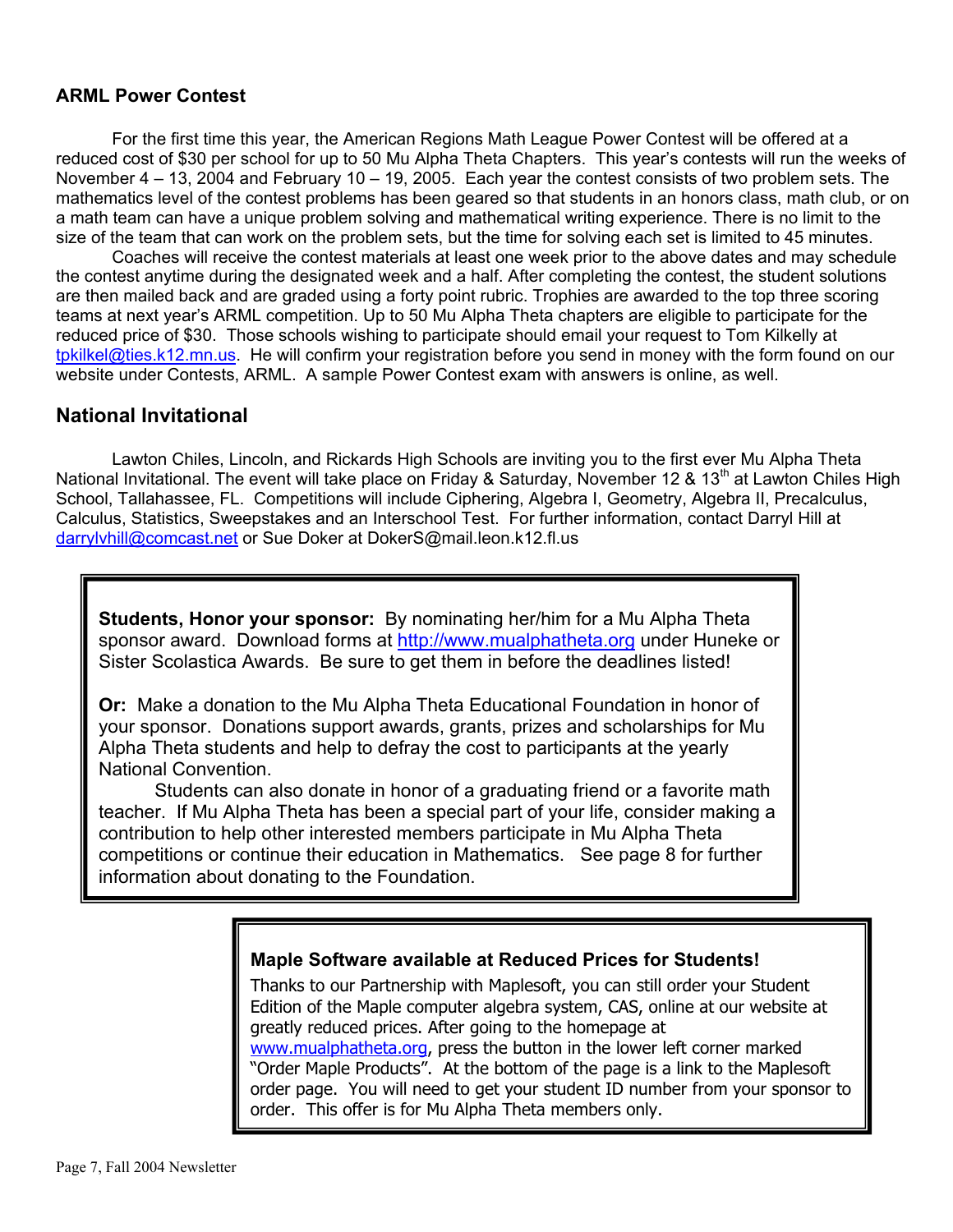#### **2004 Awards and Scholarships**

 During 2004, the Mu Alpha Theta Educational Foundation awarded numerous prizes, grants and scholarships. This year's Andree Award, given to a graduating senior or former member who has completed no more than two years of college work and is interested in becoming a mathematics teacher, was presented to **Christopher Terndrup of Vestavia Hills High School in Birmingham, AL**. Christopher received a check for \$1000, a plaque and a free registration to the Huntsville Convention.

 **Nickolas M. VanMeter from Archbishop Rummel High School in Metairie, LA** was our 2004 Kalin Award winner. Finalists for the Kalin Award were **Shaanan Shetty from Rickards High School in Tallahassee, FL** and **Jing-Jing Mao from Lakota West High School in West Chester, OH**. Both students received a check for \$300 and a plaque.

 The Huneke Distinguished Sponsor Award was presented to **Carol Selph of Vero Beach High School in Vero Beach, FL**. The Student Delegates presented Sister Scholastica Award to the Most Committed Sponsor to **Mary Rhein from Lakota West High School in West Chester, OH**.

 Ten schools received Convention Grants to attend the Huntsville Convention this year. From Region I: Todd Beamer High School from Federal Way, WA and Highline High School from Burien, WA. From Region II: Stephen F. Austin High School. From Region III: Middleton High School from Tampa, Fl, Cypress Bay High School from Westen, FL, Alabama School of Fine Arts from Birmingham, AL, and Felix Varela High School from Miami, FL. From Region IV:

Bearden High School from Knoxville, TN, The Peddie School from Hightstown, NJ, and St. Joseph High School from Huntington, WV. Each school received two free registrations to the Huntsville Convention and up to \$500 in reimbursed transportation costs.

 The Grissom High School Math Club was awarded a \$2000 grant to run the Rocket City Math League again this year. You can read about this free competition for Mu Alpha Theta members online at: www.rocketcitymath.org.

 Three Vector Scholarships were presented this year. **Alice Pang** used her \$3000 scholarship to attend Stanford University in California. Alice won first place in our Math On the Web competition in 2003. She was a student at Baton Rouge High School. **Mila Singh** and **Andrea Vidler** from Clarkstown High School each won a \$1000 scholarship for second place in the Proponents of Mathematics competition last year. They are both attending Cornell University.

 The first Mu Alpha Theta Math Olympiad contest at the Huntsville Convention required full written solutions to five math problems that were mostly proofs. Winning the top prize of \$1000 was **Ryan Williams of Miami Springs Sr. High School** with a perfect score on the exam. **Muzhou Wang from Lakota West High School in West Chester, OH** came in second winning the \$500 prize, **Jie Tang from Bellevue High School in Washington** came in third winning \$300 and **Nimish Ramanlal from Seminole High School in Sanford, FL** won the \$100 prize.

 Another first this year was the Mu Alpha Theta Award given for the most challenging, thorough, and creative investigation of a problem involving modern mathematics at each of 600 Regional and International Science Fairs. Winners from these fairs met in Portland, Oregon in May, 2004 to compete in the Intel International Science and Engineering Fair. A \$1000 prize was presented to **Andrew Lewis Matteson of Randall High School in Amarillo, TX**. Andrew's Project was entitled, "Generalizations of Schur's Problem and the Search for S(5). You can see the winners of this year's Mu Alpha Theta Awards, see their project topics and read Andrew's abstract online at

www.mualphatheta.org/Science\_Fair/science\_fair\_winners.htm

#### **The Mu Alpha Theta Educational Foundation**

 In 1996, Mu Alpha Theta established the Mu Alpha Theta Educational Foundation to support the educational activities of Mu Alpha Theta. Over the years, this 501 (c) (3) non profit organization has accepted both monetary and product donations to reduce the cost of the National Convention and to award as prizes, scholarships, and grants to deserving mathematics students, Mu Alpha Theta sponsors, and chapters.

 At their 2004 summer meeting, the Governing Council of Mu Alpha Theta decided to launch a campaign to seek public contributions to the Educational Foundation. Donations are tax deductible and will be accepted in any amount. For a \$10 donation, we will send a card to the person you are honoring with your donation. Donations can also be made in memory of someone. In this case, please tell us where to send the card. For a \$50 to \$99 donation, we will send a Mu Alpha Theta pin. You may also request a card to be sent. For a \$100 donation, we will send a Mu Alpha Theta tote bag and a card. Contributions may be sent by check. Please include your name and address, to whom the donation response card and gift should go and their address, whether the donation is in their honor or their memory, and if you wish to waive receipt of a pin or tote bag. You may use a credit card to make your donation by calling the office at 405-325-4489.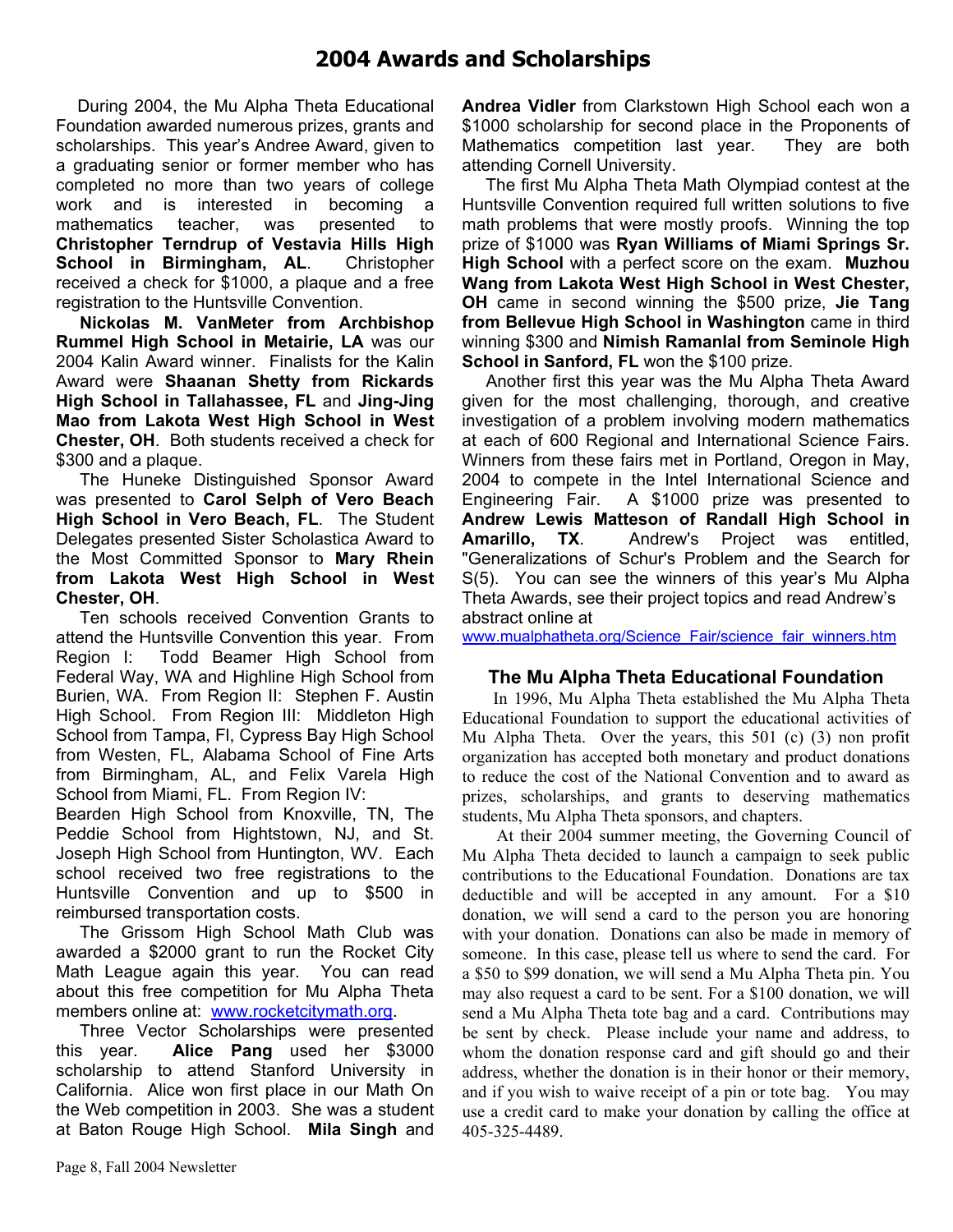## Geometric Aspects of Newton's Method for Finding Roots

One of the most familiar iterative techniques for finding roots of equations is that developed by Newton. If  $f(x) = 0$  is the equation we wish to solve we make a guess at a solution,  $x_n$  say, and then apply Newton's method to find a (hopefully) better guess. If we denote this subsequent guess by  $x_{n+1}$  then we have

$$
x_{n+1} = x_n - \frac{f(x_n)}{f'(x_n)}.
$$

Geometrically speaking, we draw the tangent to the graph of f at the point  $(x_n, f(x_n))$  and denote by  $x_{n+1}$  the point where this tangent intersects the x-axis. The idea is that, if  $x_n$ is close to a root, then  $x_{n+1}$  will be closer. This will then give us an iterative method of finding roots of equations to a given degree of accuracy.

It is interesting, though, to take an arbitrary point  $x_1$  and apply Newton's method to it. If there is any justice in the world, we will find a sequence of points approximating one of the roots of  $f(x) = 0$ . Actually there is no justice in the world, but we will frequently get good approximations. The game is this: given  $x_1$ , predict which root Newton's method will lead you to.

Let's look at the (boring) case where  $f$  is a quadratic with two distinct real roots  $r_1$ ,  $r_2$ . If we denote by  $m$  the value where  $f$  achieves its maximum or minimum, then  $m$  will be the midpoint of  $r_1$  and  $r_2$ . You can use calculus to prove this, but it's quicker if you don't know any calculus. We'll assume  $r_1 < m < r_2$ . The answer to our question is the following: if  $x_1$  is chosen to be less than m then Newton's method will lead us to the root  $r_1$  and if  $x_1 > m$  we are led to  $r_2$ . If  $x_1 = m$  then Newton's method doesn't work – I told you there's no justice – however this is the only case of failure.

The situation becomes much more interesting if we turn our attention to cubic equations (with three distinct roots), for example  $f(x) = x^3 - x$ . We put  $a = 1/\sqrt{3} \approx 0.577$ and note that f has local extrema at  $\pm a$  (Using Calculus, how could you prove this?). We draw the tangent from the point  $(a, 0)$  to the graph and get the number  $b \approx 0.466$  (Can you verify this is the correct value of b? A graphing calculator may by helpful.)



In a similar fashion, we obtain the number  $c \approx 0.450$  by drawing the tangent from  $(0, b)$